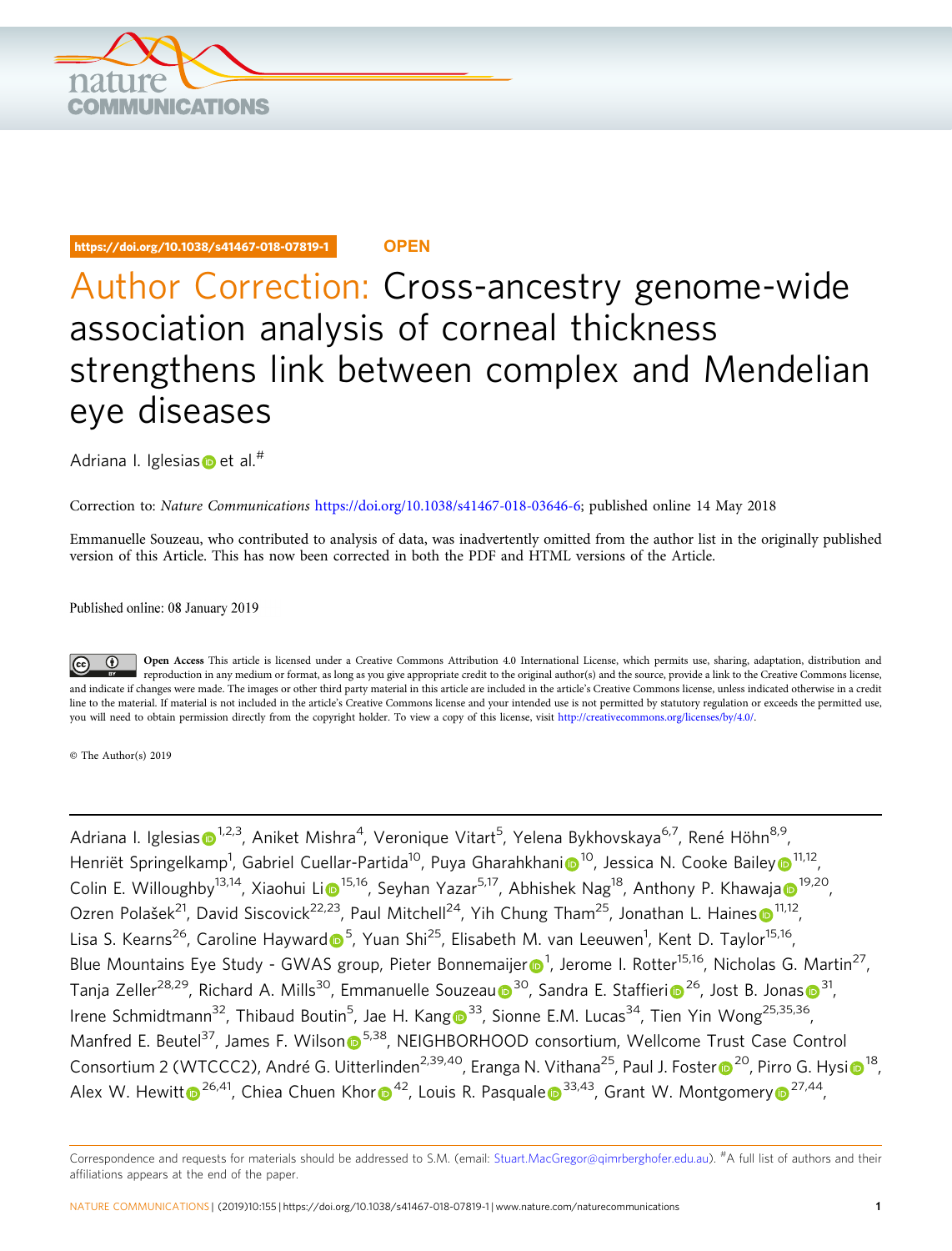Ca[r](http://orcid.org/0000-0002-2355-5258)oline C.W. Klaver <sup>1,2,45</sup>, Tin Aung<sup>25,35,36</sup>, Norbert Pfeiffer<sup>8</sup>, David A. Mackey<sup>17</sup>, Christopher J. Hammon[d](http://orcid.org/0000-0002-3227-2620)  $\bullet^{18}$ , Ching-Yu Cheng<sup>25,35,36</sup>, Jamie E. Craig<sup>30</sup>, Yaron S. Rabinowitz<sup>6,7</sup>, Janey L. Wigg[s](http://orcid.org/0000-0003-1890-3278)  $\bullet^{43}$  $\bullet^{43}$  $\bullet^{43}$  $\bullet^{43}$ , Kathry[n](http://orcid.org/0000-0001-8217-1249) P. Bu[r](http://orcid.org/0000-0001-6731-8142)don  $\bullet^{34}$ , Cornelia M. van Duijn<sup>2</sup> & Stuart MacGregor  $\bullet^{10}$ 

<sup>1</sup>Department of Ophthalmology, Erasmus Medical Center, 3000 CA Rotterdam, The Netherlands. <sup>2</sup>Department of Epidemiology, Erasmus Medical Center, 3000 CA Rotterdam, The Netherlands. <sup>3</sup>Department of Clinical Genetics, Erasmus Medical Center, 3000 CA Rotterdam, The Netherlands.<br><sup>4</sup>University of Bordeaux, Bordeaux Population Health Research Center, INSERM UMR University of Bordeaux, Bordeaux Population Health Research Center, INSERM UMR 1219, F-33000 Bordeaux, France. <sup>5</sup>Institute of Genetics and Molecular Medicine, Medical Research Council Human Genetics Unit, University of Edinburgh, Edinburgh EH42XU, UK. <sup>6</sup>Regenerative Medicine Institute and Department of Surgery, Cedars-Sinai Medical Center, Los Angeles, CA 90048, USA. <sup>7</sup>Cornea Genetic Eye Institute, Los Angeles, CA 90048, USA. <sup>8</sup>Department of Ophthalmology, University Medical Center Mainz, 55131 Mainz, Germany. <sup>9</sup>Department of Ophthalmology, Inselspital, University Hospital Bern, University of Bern, CH-3010 Bern, Switzerland. <sup>10</sup>Statistical Genetics, QIMR Berghofer Medical Research Institute, Brisbane, QLD 4029, Australia. 11Department of Population and Quantitative Health Sciences, Case Western Reserve University, Cleveland, OH 44106, USA. <sup>12</sup>Institute for Computational Biology, Case Western Reserve University, Cleveland, OH 44106, USA. <sup>13</sup>Biomedical Sciences Research Institute, Ulster University, Belfast, Northern Ireland BT52 1SA, UK.<sup>14</sup>Royal Victoria Hospital, Belfast Health and Social Care Trust, Belfast, Northern Ireland BT12 6BA, UK. <sup>15</sup>Institute for Translational Genomics and Population Sciences and Department of Pediatrics, Los Angeles Biomedical Research Institute at Harbor-UCLA Medical Center, Torrance, CA 90509, USA. <sup>16</sup>Division of Genomic Outcomes, Departments of Pediatrics and Medicine, Harbor-UCLA Medical Center, Torrance, CA 90502, USA.<sup>17</sup>Centre for Ophthalmology and Visual Science, University of Western Australia, Lions Eye Institute, Perth, WA WA 6009, Australia. <sup>18</sup>Department of Twin Research and Genetic Epidemiology, King's College London, London WC2R 2LS, UK.<sup>19</sup>Department of Public Health and Primary Care, Institute of Public Health, University of Cambridge School of Clinical Medicine, Cambridge CB2 OSR, UK.<sup>20</sup>NIHR Biomedical Research Centre, Moorfields Eye Hospital NHS Foundation Trust and UCL Institute of Ophthalmology, London EC1V 9EL, UK. <sup>21</sup>Faculty of Medicine, University of Split, HR-21000 Split, Croatia. <sup>22</sup>Departments of Medicine and Epidemiology and Cardiovascular Health Research Unit, University of Washington, Washington, WA 98101, USA. <sup>23</sup>The New York Academy of Medicine, New York, NY 10029, USA. <sup>24</sup>Centre for Vision Research, Department of Ophthalmology and Westmead Institute for Medical Research, University of Sydney, Sydney, NSW 2145, Australia. <sup>25</sup>Singapore Eye Research Institute, Singapore National Eye Centre, Singapore 168751, Singapore. <sup>26</sup>Centre for Eye Research Australia, University of Melbourne, Royal Victorian Eye and Ear Hospital, East Melbourne, VIC 3002,<br>Australia. <sup>27</sup>Department of Genetics and Computational Biology, QIMR Berghofer Med <sup>28</sup>Department of General and Interventional Cardiology, University Heart Center Hamburg, 20251 Hamburg, Germany. <sup>29</sup>German Center for Cardiovascular Research (DZHK), Partner Site Hamburg/Kiel/Lübeck, 20246 Hamburg, Germany. 30Department of Ophthalmology, Flinders University, Adelaide SA 5042, Australia. <sup>31</sup>Department of Ophthalmology, Medical Faculty Mannheim of the Ruprecht-Karls-University of Heidelberg, 68167 Mannheim, Germany. <sup>32</sup>Institute for Medical Biostatistics, Epidemiology and Informatics, University Medical Center Mainz, 55131 Mainz, Germany. <sup>33</sup>Channing Division of Network Medicine, Brigham and Women's Hospital, Boston, MA 02115, USA. <sup>34</sup>Menzies Institute for Medical Research, University of Tasmania, Hobart, TAS 7005, Australia. <sup>35</sup>Ophthalmology & Visual Sciences Academic Clinical Program (Eye ACP), Duke-NUS Medical School, Singapore 169857, Singapore. <sup>36</sup>Department of Ophthalmology, Yong Loo Lin School of Medicine, National University of Singapore, Singapore 117549, Singapore. <sup>37</sup>Department of Psychosomatic Medicine and Psychotherapy, University Medical Center Mainz, Mainz 55131, Germany. <sup>38</sup>Centre for Global Health Research, Usher Institute for Population Health Sciences and Informatics, University of Edinburgh, Edinburgh EH16 4UX, UK. <sup>39</sup>Department of Internal Medicine, Erasmus Medical Center, 3000 CA Rotterdam, The Netherlands.<br><sup>40</sup>Netherlands Consortium for Healthy Ageing, Netherlands Genomics Initiative, 2593 HW Th Menzies Institute for Medical Research, University of Tasmania, Hobart, TAS 7005, Australia. <sup>42</sup>Genome Institute of Singapore, 60 Biopolis Street, Singapore 138672, Singapore. <sup>43</sup>Department of Ophthalmology, Harvard Medical School and Massachusetts Eye and Ear Infirmary, Boston, MA 02114, USA. <sup>44</sup>Institute for Molecular Bioscience, University of Queensland, Brisbane QLD 4067, Australia. <sup>45</sup>Department of Ophthalmology, Radboud University Medical Center, 6525 GA Nijmegen, The Netherlands. These authors contributed equally: Adriana I. Iglesias, Aniket Mishra, Veronique Vitart. These authors jointly supervised this work: Jamie E. Craig, Yaron S. Rabinowitz, Janey L. Wiggs, Kathryn P. Burdon, Cornelia M. van Duijn, Stuart MacGregor.

## Blue Mountains Eye Study - GWAS group

Jie Jin Wang<sup>24</sup>, Elena Rochtchina<sup>24</sup>, John Attia<sup>46</sup>, Rodney Scott<sup>46</sup>, Elizabeth G. Holliday<sup>46</sup>, Tien Yin Wong<sup>26</sup>, Paul N. Baird<sup>26</sup>, Jing Xie<sup>26</sup>, Michael Inouve<sup>47</sup>, Ananth Viswanathan<sup>20</sup> & Xueling Sim<sup>36</sup>

<sup>46</sup>University of Newcastle, Newcastle, NSW 2308, Australia. <sup>47</sup>Walter and Eliza Hall Institute of Medical Research, Melbourne, VIC 3052, Australia

## NEIGHBORHOOD consortium

R. Rand Allingham<sup>48</sup>, Murray H. Brilliant<sup>49</sup>, Donald L. Budenz<sup>50</sup>, William G. Christen<sup>51</sup>, John Fingert<sup>52,53</sup>, David S. Friedman<sup>54</sup>, Douglas Gaasterland<sup>55</sup>, Terry Gaasterland<sup>56</sup>, Michael A. Hauser<sup>48,57</sup>, Peter Kraft<sup>58</sup>, Richard K. Lee<sup>59</sup>, Paul R. Lichter<sup>60</sup>, Yutao Liu<sup>48,57</sup>, Stephanie J. Loomis<sup>43</sup>, Sayoko E. Moroi<sup>60</sup>, Margaret A. Pericak-Vance<sup>61</sup>, Anthony Realini<sup>62</sup>, Julia E. Richards<sup>60</sup>, Joel S. Schuman<sup>63</sup>, William K. Scott<sup>61</sup>, Kuldev Singh<sup>64</sup>, Arthur J. Sit<sup>65</sup>, Douglas Vollrath<sup>66</sup>, Robert N. Weinreb<sup>67</sup>, Gadi Wollstein<sup>63</sup>, Donald J. Zack<sup>54</sup> & Kang Zhang<sup>67</sup>